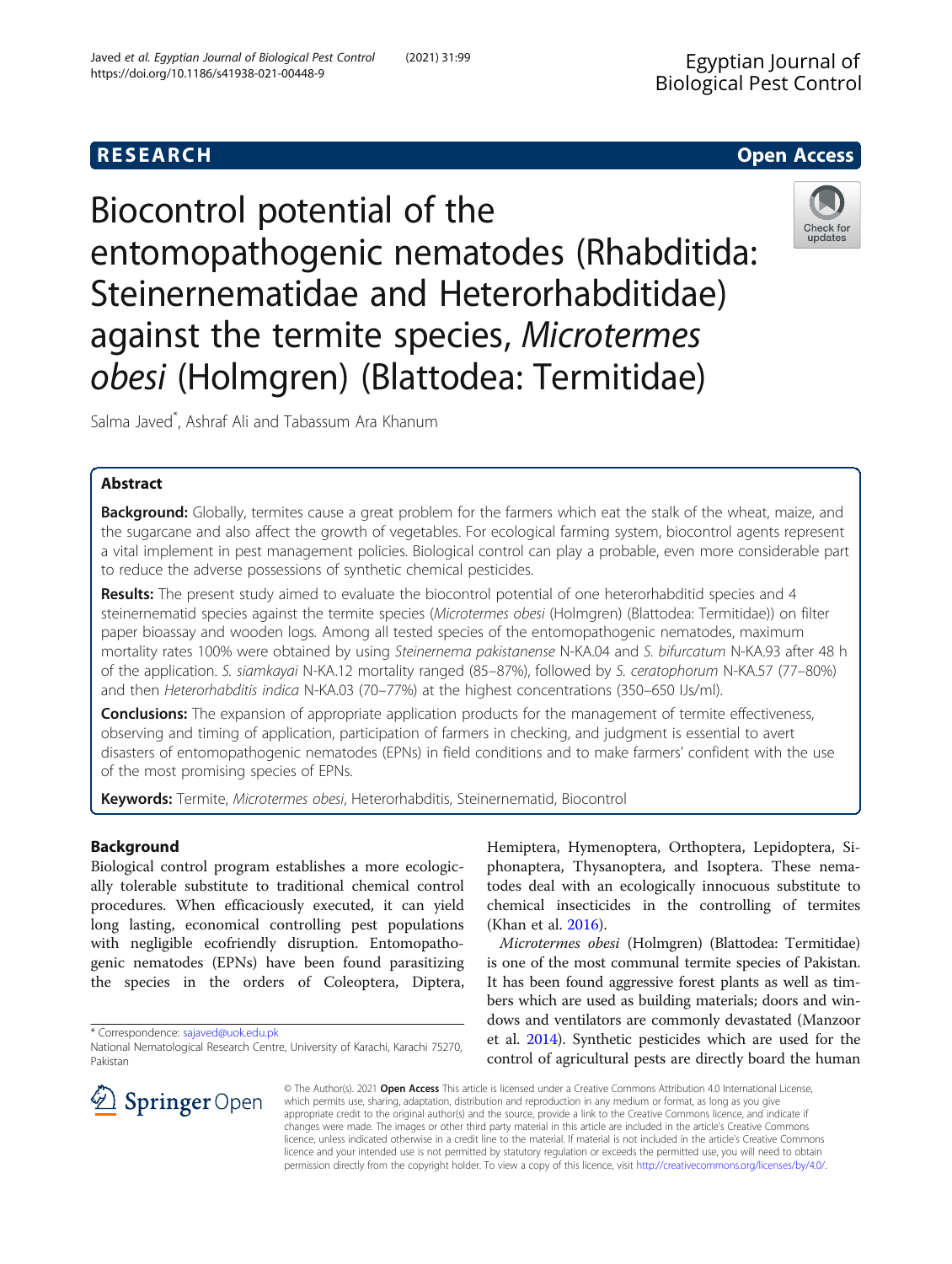vigor triggering serious syndromes such as cancer and they are more expensive than natural products (Bounias, [2003\)](#page-3-0). Termites forage and live in environments that are humid, cool, and without direct sunrays such as wood materials or soil. These ecofriendly situations are perfect for the existence and association of steinernematid and heterorhabditid nematodes and afford the origin for the curiosity in their role in control of subterranean termites (Wang et al. [2002\)](#page-3-0). The performance of EPNs for successful control of target insect pest is dependent on the motility and perseverance of the infective juveniles (IJs).

The aim of the present study was to evaluate the biocontrol potential of 5 species of EPNs against the termite species, M. obesi.

# Methods

### Collection of Microtermes obesi

M. obesi termite's colonies were collected from infested trees of Gulshan-e-Maymar, Gadap Town (25° 7′ 55′′ North, 67° 13′ 57′′ East) Sindh, Karachi, Pakistan.

#### Surveys for entomopathogenic nematodes

Collected EPN species from soil samples (of 500 gm) of Pakistani localities as Karachi, Sindh of Pakistan were identified and confirmed on supervision of NNRC, Uok. All nematodes' isolates were propagated in larvae of Galleria mellonella L. greater wax moth. Infective progenies were harvested by White traps (White, [1927](#page-4-0)), collected, and maintained in 50 ml beaker having distilled water at 12 °C for 15 days to performed experiment.

#### Filter paper bioassay

Filter paper bioassay was conducted in Petri dishes (90 cm) lined with filter paper Whatman No. 1, with 20 termites in each dish. Nematode species in 3 ml were inoculated with 3 different concentrations of infective juvenile at 150, 250, and 350 IJs/ml. Control treatments received 3ml water without nematodes. Petri dishes were wrapped with Parafilm and kept in chamber maintained at 30 °C and 80% RH.

## Spray on infested logs

Ten inch pieces of wooden logs of trees infested with 50 termites were placed in a plastic container  $(28 \times 16 \times 8)$ cm), each EPN species was sprayed by 3 different concentrations; 250, 450, and 650 IJs/ml, separately in 20 ml water suspension. Containers were protected by aerated lids and incubated at 25 °C. Control trial with infested wooden logs was sprayed only with 20 ml water.

#### Replication and mortality evaluation

Three replicates were used for each species and set of experiment. After 48 h of application, dead cadavers of each treatment were transferred separately to White

traps for assessment of mortal source and confirmation by emergence of nematode progeny.

# Data analysis

SPSS statistical software, 2002 was used to analyze ANOVA, analysis of variance; significant differences in treatments were elucidated through Duncan's multiple range test ( $P \le 0.05$ ) (Duncan, [1955\)](#page-3-0).

.

# Results

#### Surveyed entomopathogenic nematodes

EPNs; H. indica N-KA.03, S. pakistanense N-KA.04, S. siamkayai N-KA.12, S. ceratophorum N-KA.57, and S. bifutcatum N-KA.93 were recovered from soil samples (500 gm) collected from different localities of Karachi, Sindh, Pakistan as mentioned in Table [1](#page-2-0).

## Filter paper bioassay

In filter paper bioassay with 20 termites per Petri dish, the corrected mortalities were significantly affected by using EPN species ( $F = 51.032$ , df = 3, 24,  $P < 0.001$ ) and the tested concentrations ( $F = 7.247$ , df = 2, 24,  $P =$ 0.003), with a significant interaction between the 2 factors ( $F = 2.674$ , df = 6, 24,  $P = 0.039$ ). Control treatment showed non-response against termite. S. pakistanense N-KA.04 and S. bifurcatum N-KA.93 showed the highest mortality rates up 100% at 250 and 350 IJs/ml, with non-significant difference. The second highest mortal rate of termite achieved by S. siamkayai N-KA.12, followed by S. ceratophorum N-KA.57and H. indica N-KA.03 at the 3 tested concentrations after 48 h (Fig. [1\)](#page-2-0).

#### Spray on infested logs

In the spray method on infested wooden logs, 50 termites were treated by different EPN species at different concentrations. The corrected mortalities of the termite were significantly influenced by both the EPN species ( $F = 48.15$ ,  $df = 3$ , 24,  $P < 0.001$ ) and their concentrations ( $F = 10.20$ ,  $df = 2$ , 24,  $P = 0.004$ ), with a significant interaction between the 2 factors ( $F = 1.05$ , df = 6, 24,  $P = 0.029$ ). All the 5 species of EPNs were found significantly effective against termites by spray on infested logs (Fig. [2\)](#page-3-0). No mortality response was found in the control treatment. Maximum mortality 100% was observed by S. *pakistanense* (ANOVA:  $F = 64.7$ ; df = 2, 9; P < 0.01) and S. bifutcatum  $(ANOVA: F = 14.5; df = 2, 9; P < 0.01)$  at 250 and 350 IJs/ ml after 48 h of application (Fig. [2](#page-3-0)). H. indica (ANOVA: F  $= 76.$  02; df  $= 2, 9; P < 0.01$ ) showed the least mortality rate as than the other EPN species, when a maximum mortality rate (77%) was achieved at 350 IJs/ml. On both methods, increase of EPNs' concentration significantly increased the mortality rates of the termites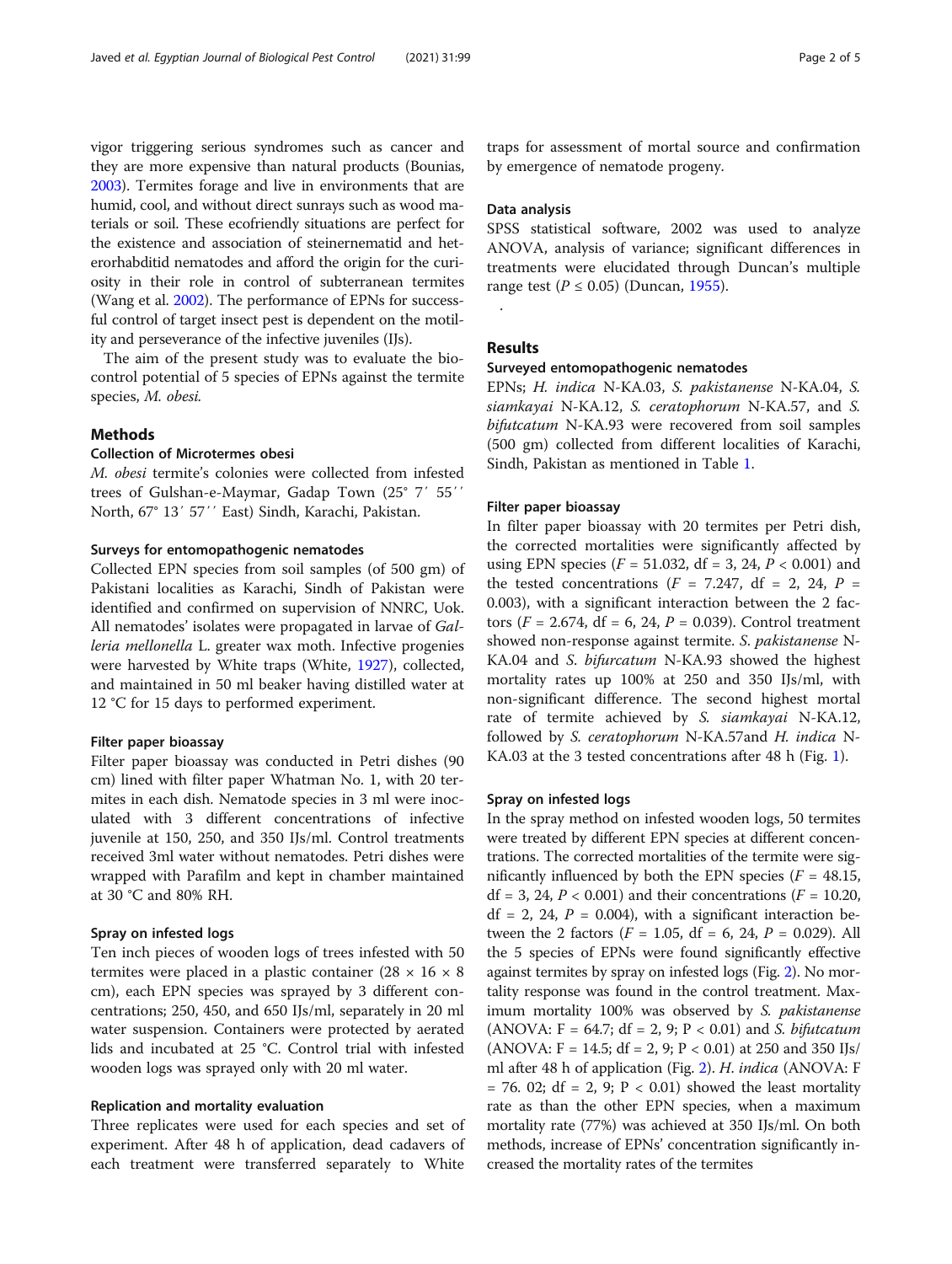| <b>Localities</b>                    | Coordinates                                     | Host               | Sample code | <b>EPNs species</b>      |
|--------------------------------------|-------------------------------------------------|--------------------|-------------|--------------------------|
| Nursery park No. 5 Liaquatabad       | 24° 54' 8" N 67° 3' 3" E                        | Cynodon dactylon   | $N-KA.03$   | Heterorhabditis indica   |
| Nursery Liaguatabad Dak khana        | $24^{\circ}54'$ $8''$ N<br>$67^{\circ}3'3''$ F  | Carica<br>papaya   | N-KA.04     | Steinernema pakistanense |
| Nursery park No. 2 Liaguatabad No. 8 | $24^{\circ}$ 54' 8" N<br>$67^{\circ}3'3''$ F    | Rosa<br>indica     | N-KA.12     | S. siamkayai             |
| Askari Park Purani Sabzimandi        | $24^{\circ}$ 53' 41" N<br>$67^{\circ}$ 3' 47" F | Cynodon dactylon   | N-KA.57     | S. ceratophorum          |
| Korangi 5/1.2 Model park             | 24° 46' 59.99" N 67°07' 60" E                   | Zoysia<br>japonica | N-KA.93     | S. bifurcatum            |

<span id="page-2-0"></span>Table 1 Surveyed localities and host for collection of entomopathogenic nematodes

# **Discussion**

Use of different species of EPNs for pest control that occur in cryptic habitats including termites is a rapid, defensible, ecologically nontoxic, and cost-effective method (Vashish et al. [2013](#page-3-0)). They are capable to reprocess in the atmosphere, are willing to genetic selection for desirable traits, and are exempt from registration in many countries (Shahina et al. [2017\)](#page-3-0). The nematodes can be practical with customary spray equipment under field conditions (Hazir et al. [2004](#page-3-0)). Numerous trials revealed the efficiency of EPNs to control termites. Laboratory trials with termites and EPNs were generally tested out in Eppendorf tubes, packed cell volume (PCV) tubes, containers, Petri dishes bottom with sterile sand, or wet filter paper. For termites, under all circumstances, corrugated wood blocks and straw piece of filter paper are commonly used in to serve as nourishment (Baïmey et al. [2017](#page-3-0)). In the present investigation, 1 heterorhabditid and 4 steinernematid species showed the best biocontrol potential as compared to other species. Similar results were found by same species against Coptotermes heimi (Tabassum and Salma, [2020\)](#page-3-0). In sand assay method, S. pakistanense showed also significant results, causing 100% mortality of Reticulitermes flavipes and Odontotermis hornei within 24 h as reported by Razia and Sivaramakrishnan ([2016](#page-3-0)). Wang et al. ([2002](#page-3-0)) reported that H. indica was more efficient against R. fla*vipes.* Zadji et al.  $(2014)$  $(2014)$  tested the pathogenicity against the workers of Macrotermes bellicosus with 1 H. indica and 29 Benin isolates of H. sonorensis in Eppendorf tubes. The outcomes of the trial presented that 73% of the nematode isolates killed more than 80% of the termite. In the present study experiment, mortality of H. indica N-KA.03 reached up to 77% at the highest concentration. Jawad et al. ([2020\)](#page-3-0) tested S. carpocapsae, H. bacteriophora, and H. bacteriophora (IRQ.1 strain) against Microcerotermes diversus using 6 concentrations conducted in filter paper and wood bioassays. The percent mortality caused by native H. bacteriophora against termites was higher showed  $43.6 \pm 2.7\%$  than both commercial strains of S. carpocapsae and H. bacteriophora  $36.9 \pm 1.6\%$  and  $29.9 \pm 1.4\%$  respectively.

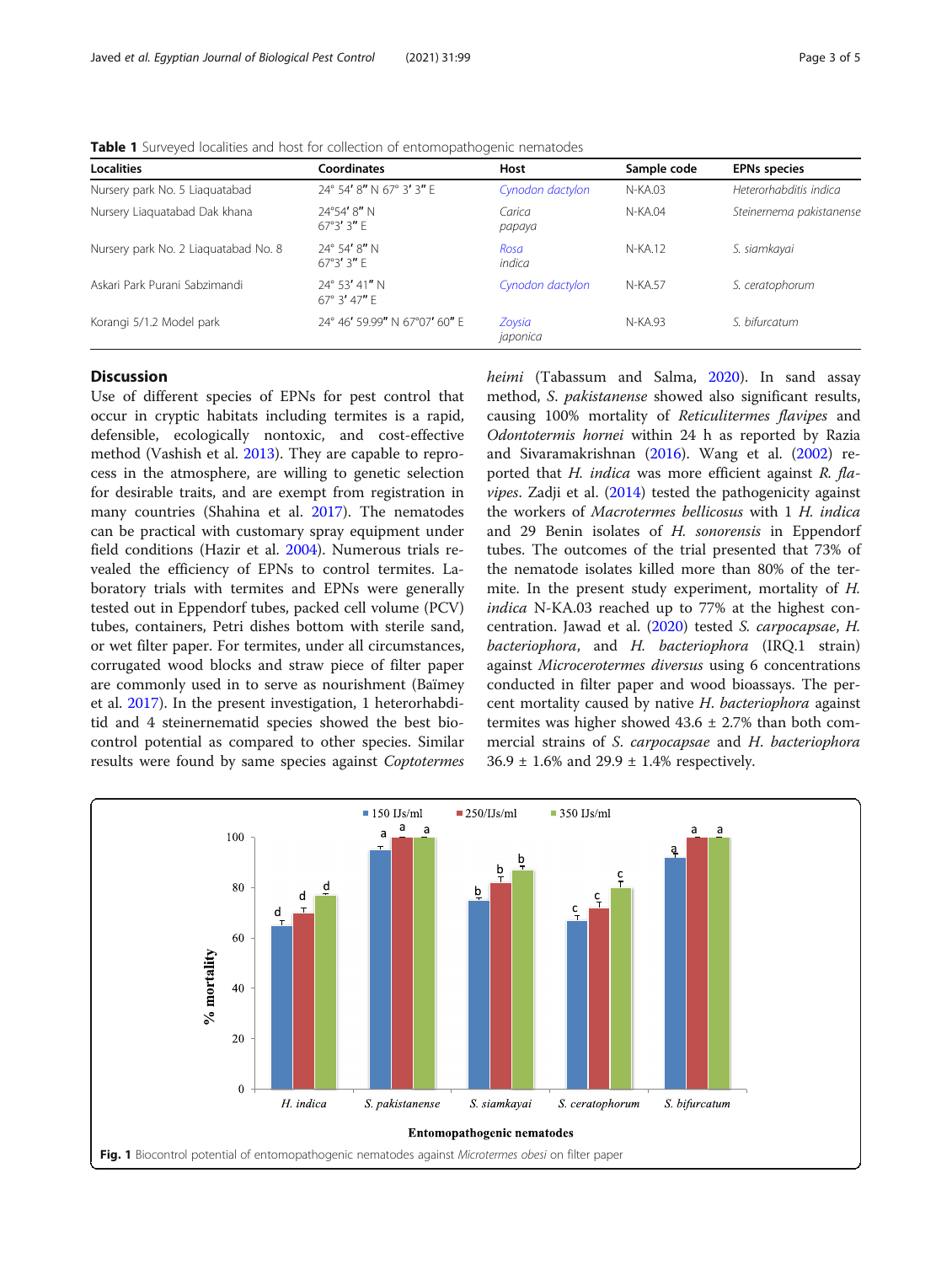<span id="page-3-0"></span>

After EPNs' application, termite shell can be remodeled being ruined subsequently, so nematode persistence in the nest zone can obligatory evading regular disruptions. For fruitful management, repeated applications of the EPNs must acquire (Baïmey et al. 2017).

# Conclusion

Practical application of effective species of EPNs is obligatory for environmentally sound and sustainable termite control alternative to synthetic chemicals.

#### Abbreviations

EPNs: Entomopathogenic nematodes; IJs: Infective juveniles; ANOVA: Analysis of variance; M. obesi: Microtermes obesi

#### Acknowledgements

This research was not funded by any funding agency.

#### Authors' contributions

AA carried out the experiment, designed and wrote the manuscript, SJ & TAK analyzed the data. All authors read and approved the final manuscript.

#### Funding

This research was not funded by any funding agency.

## Availability of data and materials

Not applicable

#### Declarations

Ethics approval and consent to participate Not applicable

#### Consent for publication

Not applicable

#### Competing interests

The authors declare that they have no competing interests.

Received: 10 March 2021 Accepted: 26 June 2021 Published online: 02 July 2021

#### References

- Baïmey H, Lionel Z, Léonard A, André F, Régina KWD (2017) Searching for better methodologies for successful control of termites using Entomopathogenic Nematodes, nematology - concepts, diagnosis and control, Mohammad Manjur Shah and Mohammad Mahamood. IntechOpen. [https://doi.org/10.](https://doi.org/10.5772/intechopen.69861) [5772/intechopen.69861](https://doi.org/10.5772/intechopen.69861)
- Bounias M (2003) Etiological factors and mechanism involved in relationships between pesticide exposure and cancer. J Environ Biol 24(1):1–8
- Duncan DB (1955) Multiple range and multiple F-test. Biometrics. 11(1):1–41. <https://doi.org/10.2307/3001478>
- Hazir S, Kaya HK, Stock SP, Keskin N (2004) Entomopathogenic nematodes (Steinernematidae and Heterorhabditidae) for biological control of soil pests. Turk J Biol 27:181–202
- Jawad BZ, Javad K, Esmat MM (2020) Entomopathogenic nematodes as potential biological control agents of Subterranean termite, Microcerotermes diversus (Blattodea: Termitidae) in Iraq. Environ Entomol 49(2):412–421
- Khan MA, Ahmad W, Paul B, Paul S, Khan Z, Aggarwal C (2016) Entomopathogenic nematodes for the management of subterranean termites. In: Hakeem KR, Akhtar MS, Abdullah SNA (eds) Plant, Soil and Microbes, vol 1. Implications in Crop Science. Springer International Publishing, Switzerland. [https://doi.org/10.1007/978-3-319-27455-3\\_16](https://doi.org/10.1007/978-3-319-27455-3_16)
- Manzoor F, Sumaira S, Moneeza A (2014) Laboratory evaluation of Imidacloprid against Microtermes obesi (Holmgren) (Isoptera: Macrotermitinae). Proc Pakistan Acad Sci 51(1):43–48
- Razia M, Sivaramakrishnan S (2016) Evaluation of entomopathogenic nematodes against termites. J Entomol and Zool Stud 4(4):324–327
- Shahina F, Salma J, Christos IR, Christos GA (2017) Control of stored grain pests by entomopathogenic nematodes. In: biocontrol agents, entomopathogenic and slug parasitic nematodes. Elagawad, Tariq and James, p 629pp. [https://](https://doi.org/10.1079/9781786390004.0000) [doi.org/10.1079/9781786390004.0000](https://doi.org/10.1079/9781786390004.0000)
- Tabassum AK, Salma J (2020) Virulence of four Steinernema species as a biological control agent in controlling the termite, Coptotermes heimi (Wasmann) (Isoptera: Rhinotermitidae). Egypt J Biol Pest Cont 30:26
- Vashisth S, Chandel YS, Sharma PK (2013) Entomopathogenic nematodes a review. Agricultural Reviews 34(3):163–175. [https://doi.org/10.5958/j.0976-](https://doi.org/10.5958/j.0976-0741.34.3.001) [0741.34.3.001](https://doi.org/10.5958/j.0976-0741.34.3.001)
- Wang C, Janine EP, Nguyen K (2002) Laboratory evaluations of four entomopathogenic nematodes for control of Subterranean termites (Isoptera: Rhinotermitidae). Environ Entomol 31(2):381–387